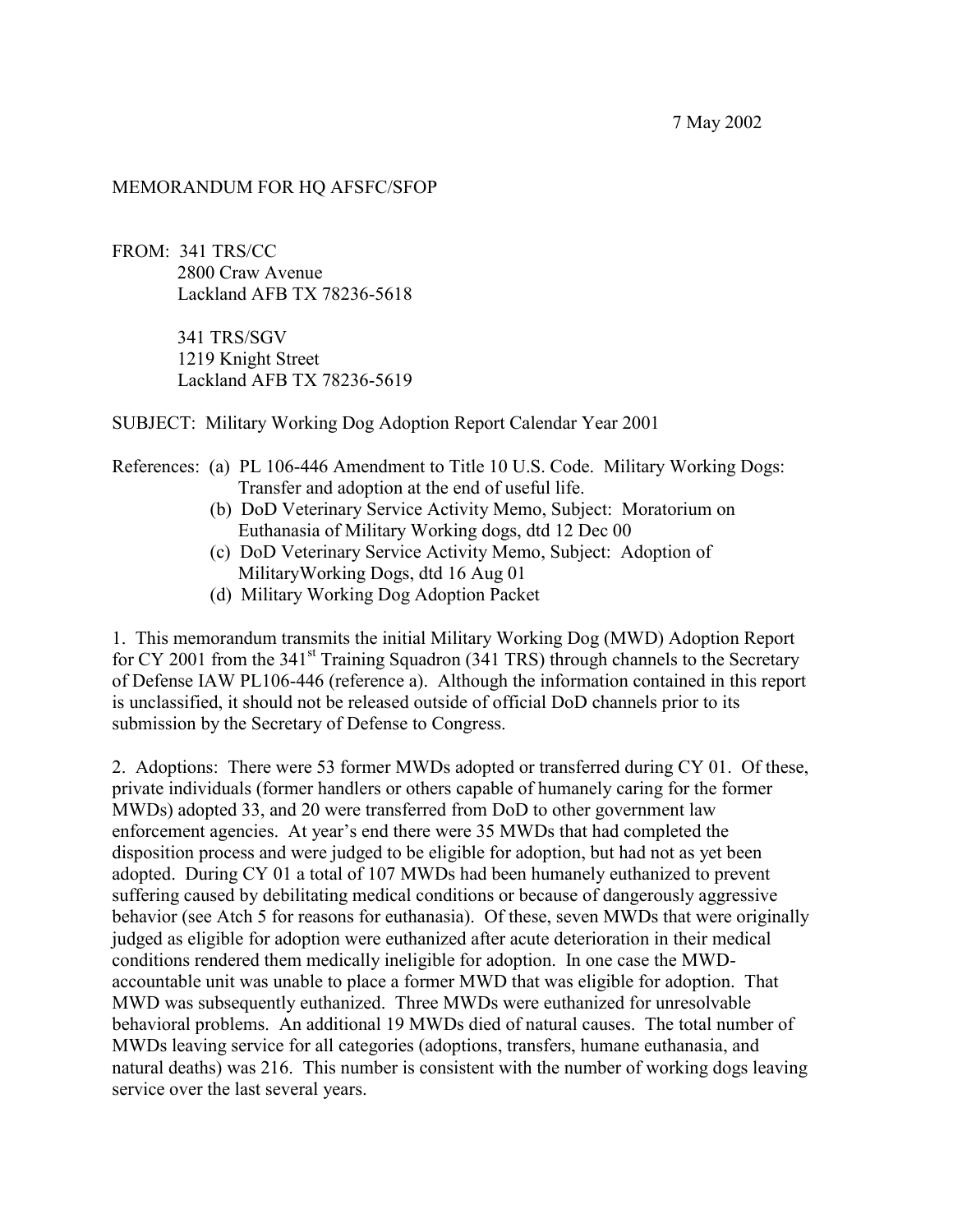3. Background: Following the President's signing of Public Law 106-446, a DoD-wide moratorium was initiated to (reference b) to assure that adoption-eligible MWDs were not euthanized during the time between enactment of the law and the implementation of standard guidelines for medical and behavioral screening. Medical criteria and screening procedures (reference c) were developed to help attending veterinarians and commanders of MWDaccountable units in the field determine when a particular MWD could safely and comfortably transition to pet status (i.e. medically and behaviorally eligible for adoption). During the moratorium MWDs were only euthanized when unrelentingly painful or terminal medical conditions were diagnosed or when there was well-documented evidence of dangerously aggressive behavior. In these cases the DoD Military Working Dog Veterinary Service at Lackland AFB determined that euthanasia of MWDs was necessary following a careful determination for each dog that he/she was medically and/or behaviorally ineligible for adoption.

4. In an effort to protect the public and assure a safe environment for former MWDs the 341 TRS developed checklists and procedures for use by MWD-accountable unit commanders to screen MWDs and individuals interested in adopting MWDs. After developing the adoption process, the 341 TRS tested it by serving as the adopting unit for the first and second MWD adoptees. This checklist and other forms necessary for MWD adoption (reference d) were distributed to the field in May 2001 and are currently available on the 341 TRS website: [https://DODMWD.lackland.af.mil.](https://dodmwd.lackland.af.mil/) Since May, commanders of MWD-accountable units have been responsible for completing MWD adoptions with the assistance of veterinarians and trainers at the 341 TRS.

5. Point of contact for this correspondence is the Director of the DOD MWD VS, Colonel Larry Carpenter, US Army Veterinary Corps (210-671-3991 or DSN 473-3991).

> //signed// JOHN W. PROBST, Lieutenant Colonel, USAF Commander